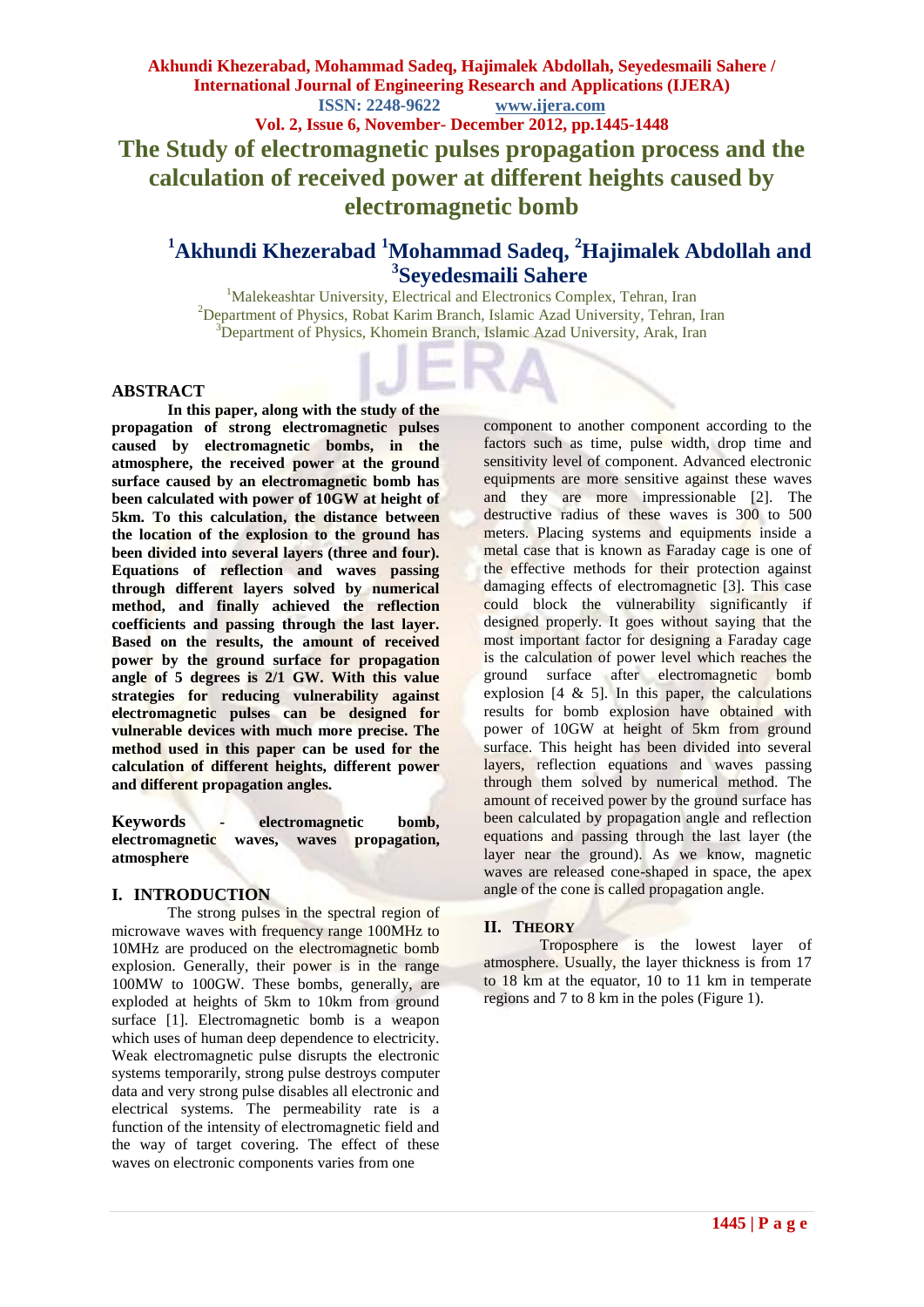# **Akhundi Khezerabad, Mohammad Sadeq, Hajimalek Abdollah, Seyedesmaili Sahere / International Journal of Engineering Research and Applications (IJERA) ISSN: 2248-9622 www.ijera.com**

**Vol. 2, Issue 6, November- December 2012, pp.1445-1448**



Fig 1. The height of different layers of atmosphere Space waves are undergoing of absorption, reflection, refraction and dispersion through the

n = 
$$
(77.6(\frac{P}{T}) + 3.75 \times 10^5(\frac{e}{T^2}) - \frac{5.6}{T}e) \times 10^{-6} + 1
$$
   
sphere  
the

obstacles in the path. The calculations have been done regardless dispersion. Atmospheric refraction on the ground surface and in temperate climate is approximately 1/000340 and is a function of temperature, pressure and humidity [6]. temperature, pressure and humidity [6]. Atmospheric refraction can be calculated by presented experimental values in references, or measured with a gauge failure directly. Refraction (n) can be obtained from the following formula  $[6]$ , (1)

which T is absolute temperature on the Kelvin, p and e are atmospheric pressure and water vapor pressure on Mbar respectively. The ability of radio failure decreases with increasing height from ground surface. If the waves released on the ground from height of 5 km and destructive radius of these waves was 500 m, this height could be divided into different layers and each layer could be a dielectric [7] and calculated reflection coefficient and passing through layers. Since the electric and magnetic field at the interface is the sum of all input and output fields which are represented by positive and negative respectively, therefore for electric and magnetic fields at the interface between layers m-1 and can be written:  $[8]$ 

$$
\vec{H}_{m} = \mu_{m} (\vec{E}_{m}^{+} - \vec{E}_{m}^{-})
$$
\n
$$
\vec{E}_{m} = \vec{E}_{m}^{+} + \vec{E}_{m}^{-}
$$
\n
$$
\vec{E}_{m-1}^{+} = \frac{1}{t_{m}} \left[ E_{m}^{+} \exp(i\partial_{m}) + r_{m} E_{m}^{-} \exp(-i\partial_{m}) \right]
$$
\n
$$
\vec{E}_{m-1}^{-} = \frac{1}{t_{m}} \left[ E_{m}^{-} \exp(-i\partial_{m}) + r_{m} E_{m}^{+} \exp(i\partial_{m}) \right]
$$

The rewriting result of these equations as a matrix is:

(2)

(3)

$$
\begin{bmatrix} E_{m-1} \\ H_{m-1} \end{bmatrix} = \begin{bmatrix} cos(\partial_m) & \mathcal{i}/\mu_m sin(\partial_m) \\ i\mu_m sin(\partial_m) & cos(\partial_m) \end{bmatrix} \begin{bmatrix} E_m \\ H_m \end{bmatrix} (4)
$$

As seen, characteristics of successive layers can be related to each other and in this way we will be able to generalize the matrix method for many successive layers:

$$
\begin{bmatrix} E^{0} \\ E^{0} \end{bmatrix} = M_{1}M_{2}M_{3}.....M_{m} \begin{bmatrix} E_{N} \\ H_{N} \end{bmatrix} = \prod_{m=1}^{N} M_{m} \begin{bmatrix} E_{N} \\ H_{N} \end{bmatrix} = \prod_{m=1}^{N} M_{m} \begin{bmatrix} 1 \\ \mu_{N} \end{bmatrix} E_{N} \quad (5)
$$

$$
M_{m} = \begin{bmatrix} \cos(\delta_{m}) & \frac{i}{\mu_{m}} \sin(\delta_{m}) \\ \sin(\delta m)\mu_{m} & \cos(\delta_{m}) \end{bmatrix}
$$
(6)  

$$
\delta_{m} = \frac{2\pi n_{m} d_{m} \cos(\vartheta_{m})}{\lambda}
$$
(7)  

$$
\mu_{m} = \sqrt{\frac{\epsilon_{0}}{\mu_{0}}} n_{m} \cos(\vartheta_{m})
$$
(8)

Matrix Mm is known as specific matrix of M layer. The propagation angle is obtained on height by destruction radius and the propagation height of these waves.

#### **III. RESULTS AND DISCUSSIONS**

If we considered the propagation height of these waves from 5km of the ground, troposphere layer, we could divide the height into different layers. For simplicity, we have done the calculations in this paper for three and four layers without decreasing overall results. Refraction of each layer has been calculated by equation (1). The amount of  $E_0$  and  $H_0$  is calculated by the following equations:

$$
E_0 = \left(\frac{2S_0}{c\epsilon_0}\right)^{1/2}
$$
(9)  

$$
H_0 = \frac{S_0}{E_0}
$$
(10)

Then the amount of reached E and H to the ground surface is calculated by the equations (4) to (7).  $S_0$ ,  $H_0$  and  $E_0$  are the amount of primary power, primary magnetic intensity  $(B_0= \mu_0H_0)$  and primary electric field respectively and the amount of received power by the ground surface has been calculated by:

$$
S = E \times H \tag{11}
$$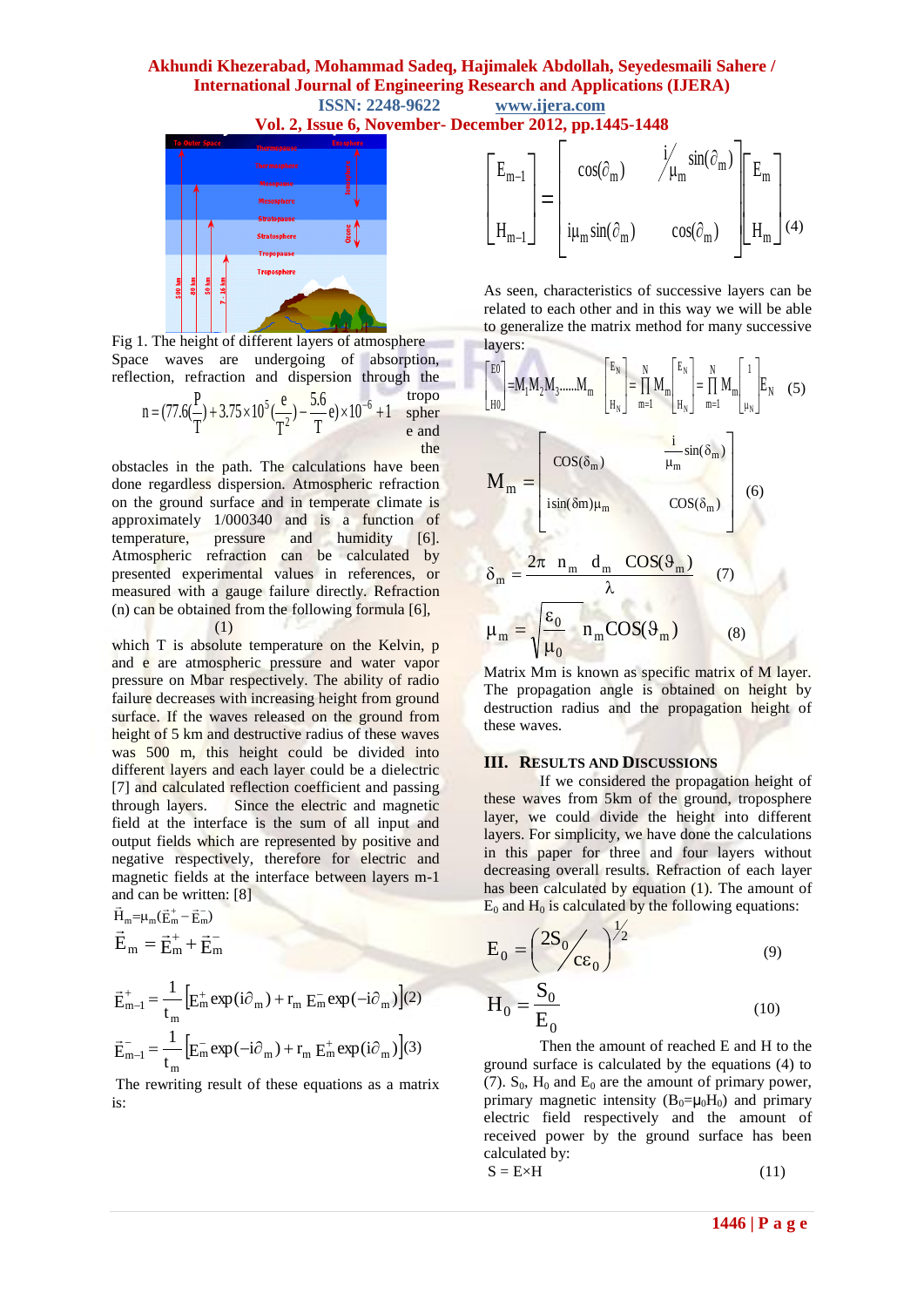#### **Akhundi Khezerabad, Mohammad Sadeq, Hajimalek Abdollah, Seyedesmaili Sahere / International Journal of Engineering Research and Applications (IJERA) ISSN: 2248-9622 www.ijera.com**

#### **Vol. 2, Issue 6, November- December 2012, pp.1445-1448**

In figure (2), the curve of received power at different heights has been used for three layers. The received power at the ground surface is 4 GW.



**Fig 2.** The diagram of height on received power (three layers) (launch height, 5km; bomb power, 10GW; destruction radius, 500m)



**Fig 3.** The curve of received power on the received power (four layers) (launch height, 5km; bomb power, 10GW; destruction radius, 500m)



**Fig 4.** The curve of transfer coefficient based on the height (4 layers) (height, 5km; power, 10 GW)

In figure (4), the curve of transfer coefficient has been drawn based on received power. As seen, the amount of power transfer at the height of 4 km is the maximum. In figure (5), the curve of received power at the ground surface is based on propagation angle. It can be seen that received power has a fluctuated relation with propagation angle and is the maximum





#### **IV. CONCLUSIONS**

It can be obtained an appropriate model in order to calculate the amount of received power in different layers with specific height, for a specific released power of an electromagnetic bomb explosion and using appropriate experimental data for every geographical region. The results of model for the height of 5km and power of 10GW shows that the optimum propagation angle is 5 degrees and the received power to ground is 2/1 GW. The received power to the ground can be calculated easily by curve of 3. The fluctuated received power to the ground shows the importance of propagation

In figure (3), the curve of received power on height has been used for four layers. The received power at the ground surface is 2/1 GW. It goes without saying that, the results are somewhat different, but the general shape of curves 2 and 3 are similar to each other. Totally, results of the four layers are closer to reality. Therefore, if the number of layers is more, more realistic results are obtained which are match with experimental results. Choosing layers depends on detailed information of data needed for the different layers. So, we should prepare an appropriate data bank for our country in order to do more accurate calculations.